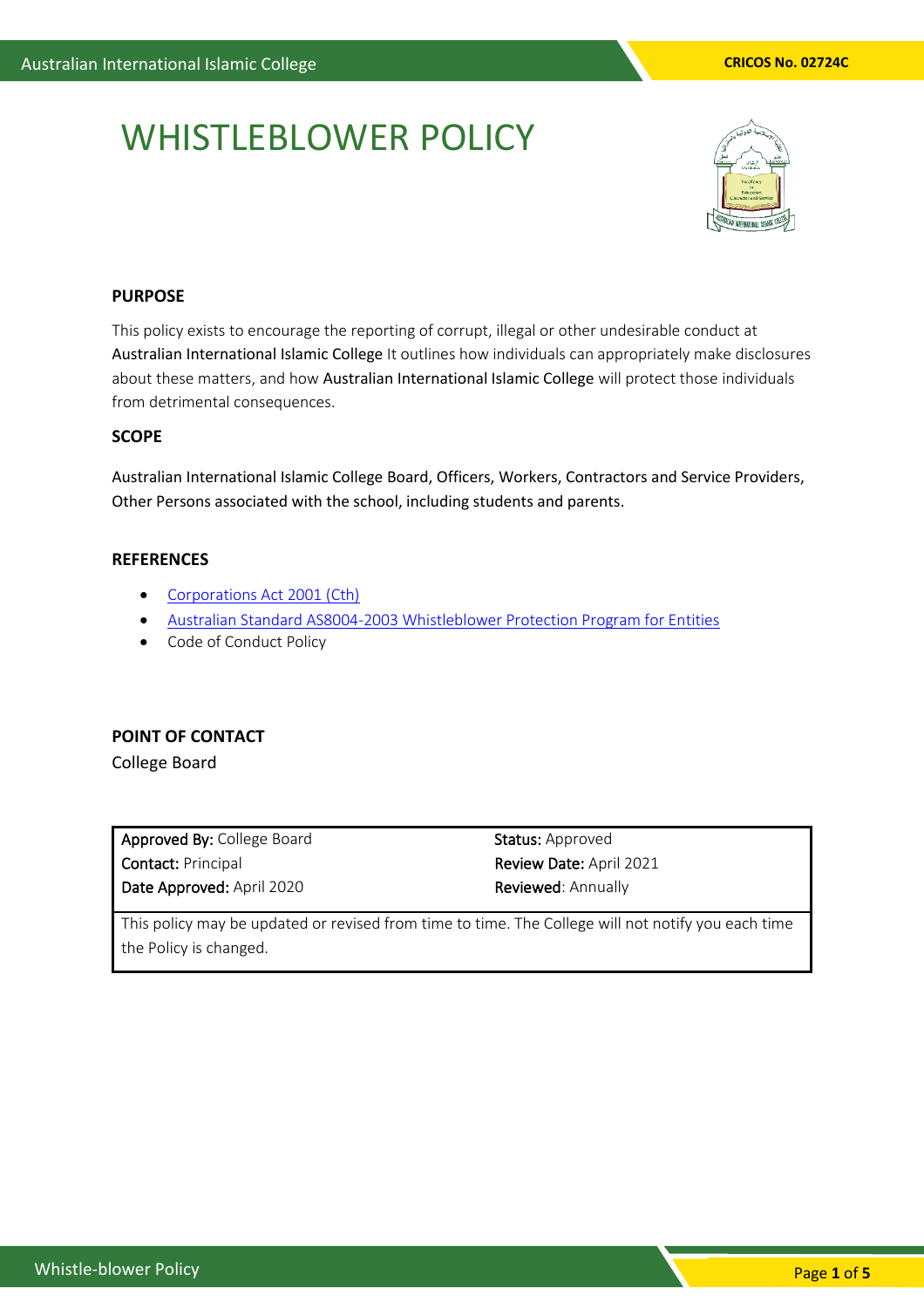# **Definitions**

#### **Eligible Whistleblower<sup>1</sup>– Who qualifies for protection?**

A Whistleblower who is eligible for protection is an individual such as an officer, employee, service provider or associate (or their relative) who is or has been in a relationship with Australian International Islamic College and who brings a Disclosable Matter to the attention of the school under this policy.

#### **Disclosable Matter<sup>2</sup> – What kind of disclosures can be made under this policy?**

A disclosure is eligible for protection if it relates to actual or suspected conduct within Australian International Islamic College that is:

- misconduct, or an improper state of affairs or circumstances in relation to Australian International Islamic College
- contravention of the *Corporations Act 2001*
- conduct that represents a danger to the public or the financial system
- an offence against any other law of the Commonwealth that is punishable by imprisonment for 12 months or more.

#### **Eligible Recipients<sup>3</sup> – To whom should a disclosure be made?**

Disclosures qualify for protection if they are made to eligible recipients. Those belong to the following categories of persons:

- a senior manager of Australian International Islamic College
- the Whistleblower Investigations Officer of Australian International Islamic College
- an auditor, or a member of an audit team conducting an audit of Australian International Islamic College

Disclosures made to a legal practitioner for obtaining legal advice or legal representation are also protected.

Under exceptional circumstances, the law makes provisions for whistleblowing disclosures to professional journalists<sup>4</sup> and members of parliament. These are called "emergency disclosures" and "public interest disclosures"; however, they require strict adherence to prescribed processes before being made to qualify for protection<sup>5</sup>.

#### **Detriment<sup>6</sup>**

This policy seeks to prevent Whistleblowers from Detriment, which includes the following:

- dismissal of an employee
- injury of an employee in his or her employment

<sup>&</sup>lt;sup>1</sup> Corporations Act 2001 (Cth), section 1317AAA

<sup>2</sup> Corporations Act 2001 (Cth), section 1317AA (5)(c)

<sup>&</sup>lt;sup>3</sup> Corporations Act 2001 (Cth), section 1317AAC

<sup>4</sup> Corporations Act 2001 (Cth), section 1317AAD (3)

<sup>&</sup>lt;sup>5</sup> Corporations Act 2001 (Cth), section 1317AAD

<sup>6</sup> Corporations Act 2001 (Cth), section 1317ADA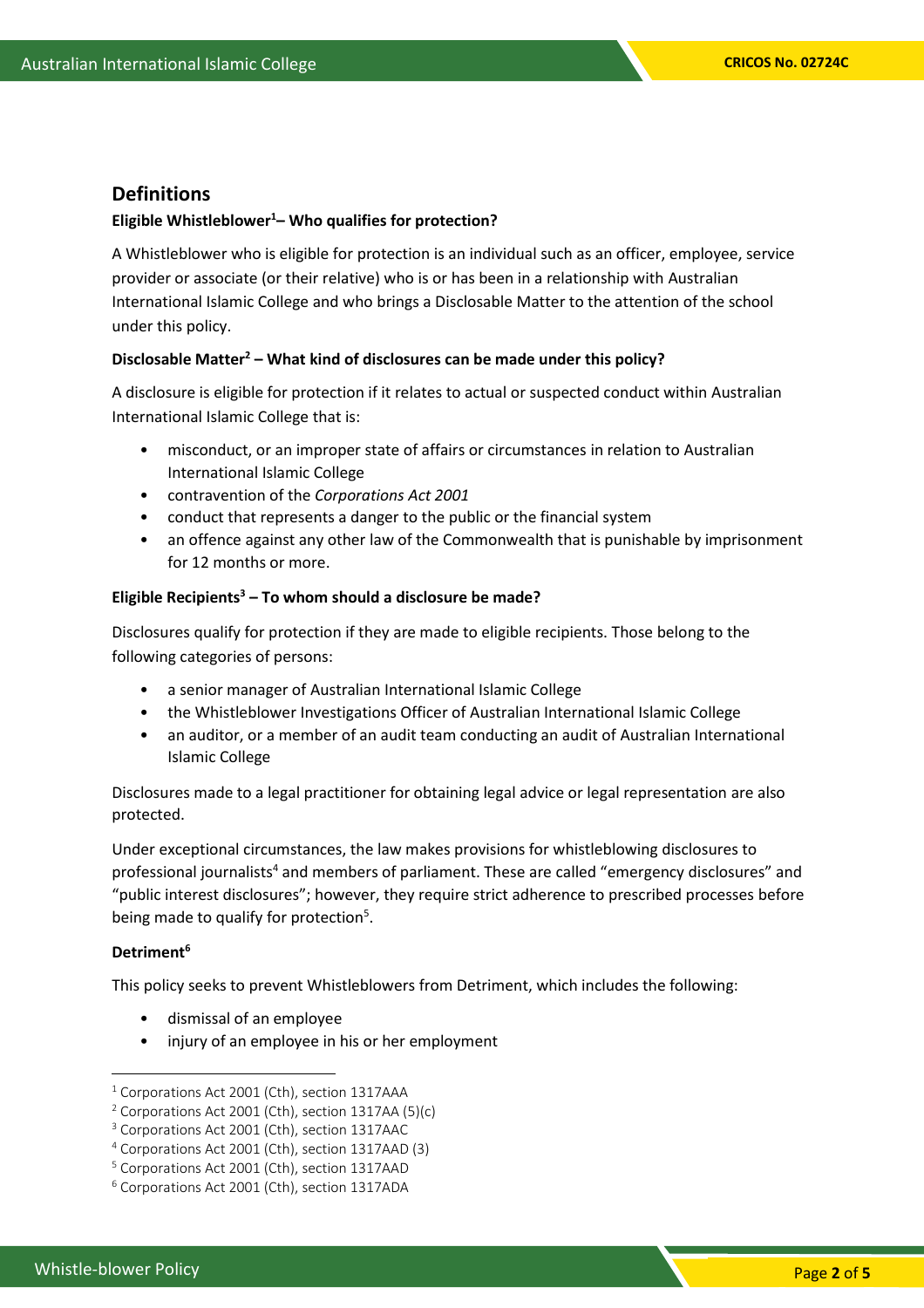- alteration of an employee's position or duties to his or her disadvantage
- discrimination between an employee and other employees of the same employer
- harassment or intimidation of a person
- harm or injury to a person, including psychological harm
- damage to a person's property
- damage to a person's reputation
- damage to a person's business or financial position
- any other damage to a person.

# **Policy Statement**

Australian International Islamic College is committed to maintaining and promoting high standards of integrity, governance and ethical behaviour within the organisation by people at all levels, starting with the governing body, the principal, and senior management. Australian International Islamic College is, therefore, encouraging the reporting of wrongdoing through appropriate channels.

Australian International Islamic College is committed to complying with the applicable laws and practices included in the *Corporations Act 2001* and *Australian Standard AS8004-2003 Whistleblower Protection Program for Entities*.

All Australian International Islamic College employees and associates have a responsibility to help detect, prevent and report instances of suspicious activity or wrongdoing.

#### **Whistleblower Investigations Officer**

The Principal is appointed as a Whistleblower Investigations Officer and will investigate the substance of the complaint to determine whether there is evidence in support of the matters raised or to refute the report.

The Whistleblower Investigations Officer can be contacted by the following means:

- *email: // include relevant contact information here //*
- *phone:*
- *in person:*
- *anonymously:*

#### **Whistleblower Protection Officer**

The Principal is appointed as a Whistleblower Protection Officer and will safeguard the interests of the Whistleblower in terms of this policy and any applicable legislation and standards. The Whistleblower Protection Officer will be readily accessible by all staff and will have direct, unfettered access to independent financial, legal and operational advisers as required.

The Whistleblower Protection Officer can be contacted by the following means:

- *principal@aiic.qld.edu.au*
- *0435775095*
- *In person*

The responsibilities of the Whistleblower Protection Officer and Whistleblower Investigations Officer will not reside in the same person. They should operate, and be seen to operate, independently of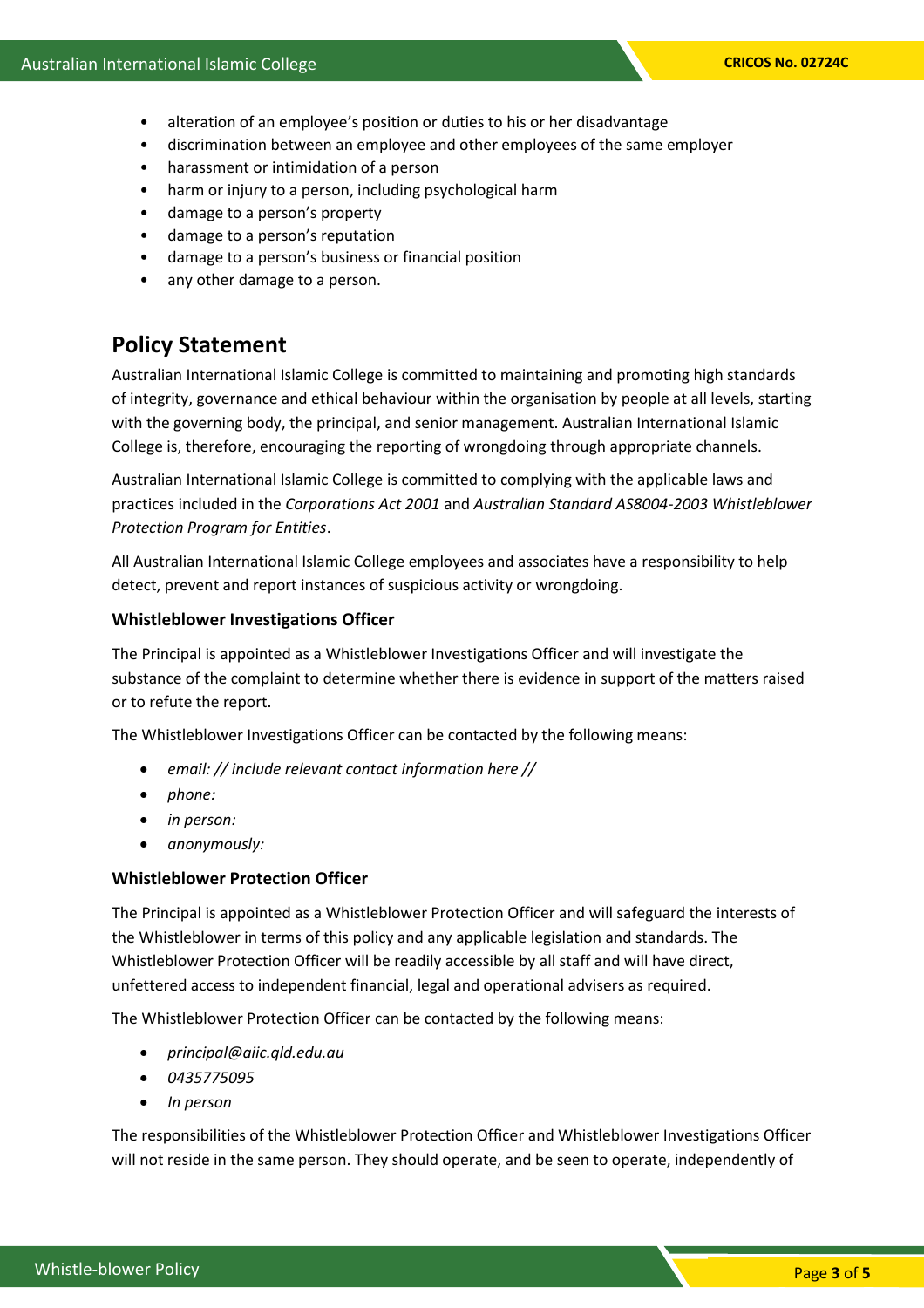each other and should act in such a way that they discharge the two quite separate functions independently of each other.

#### **Reporting**

Australian International Islamic College is committed to providing a safe, reliable and confidential way of reporting any Disclosable Matters.

A report under this Policy can be made if individuals falling into the category of Eligible Whistleblower have reasonable grounds to suspect that Disclosable Matters have taken place.

A report can be made to any of the following persons, noting it may depend on the matter and the person who is the subject of the matter:

- **Principal**
- Board Chair
- other Eligible Recipients as defined above.

At any stage, a person in the list above can be skipped if that person is the subject of the report or if the Whistleblower has another reason to believe that the person is not likely to deal with the report properly. While reports can be made anonymously if preferred, this may affect the ability to investigate the matter properly and to communicate with the Whistleblower about the report.

#### **Investigation**

Investigation processes will vary depending on the precise nature of the conduct being investigated. The purpose of the investigation is to determine whether or not concerns are substantiated, with a view to rectifying any wrongdoing uncovered to the extent that this is practicable in all the circumstances.

The investigation will be thorough, objective, fair and independent of the Whistleblower and anyone who is the subject of the Disclosable Matter. The investigation will also have proper regard to the principles set out in the *Australian Standard AS8004-2003 on Whistleblower Protection Program for Entities*.

The Whistleblower will receive feedback regarding the investigation arising from their report, subject to considerations of the privacy of anyone who is the subject of the Disclosable Matter and standard confidentiality requirements.

#### **Protections**

The Australian Securities & Investment Commission (ASIC) provides general information about [protections available to whistleblowers.](https://asic.gov.au/about-asic/asic-investigations-and-enforcement/whistleblowing/guidance-for-whistleblowers/)

At Australian International Islamic College, a Whistleblower will not be disadvantaged by having made a report. This includes not being disadvantaged by way of dismissal, demotion, any form of harassment, discrimination or current or future bias (see definition of "Detriment" above). This protection extends to the Whistleblower's colleagues and relatives.

If reprisals are taken or are claimed to have been taken against a Whistleblower, the Whistleblower Protection Officer will investigate the matter and recommend appropriate action be taken. The Whistleblower has a right to make requests through the Whistleblower Protection Officer for positive actions of protection to be taken.